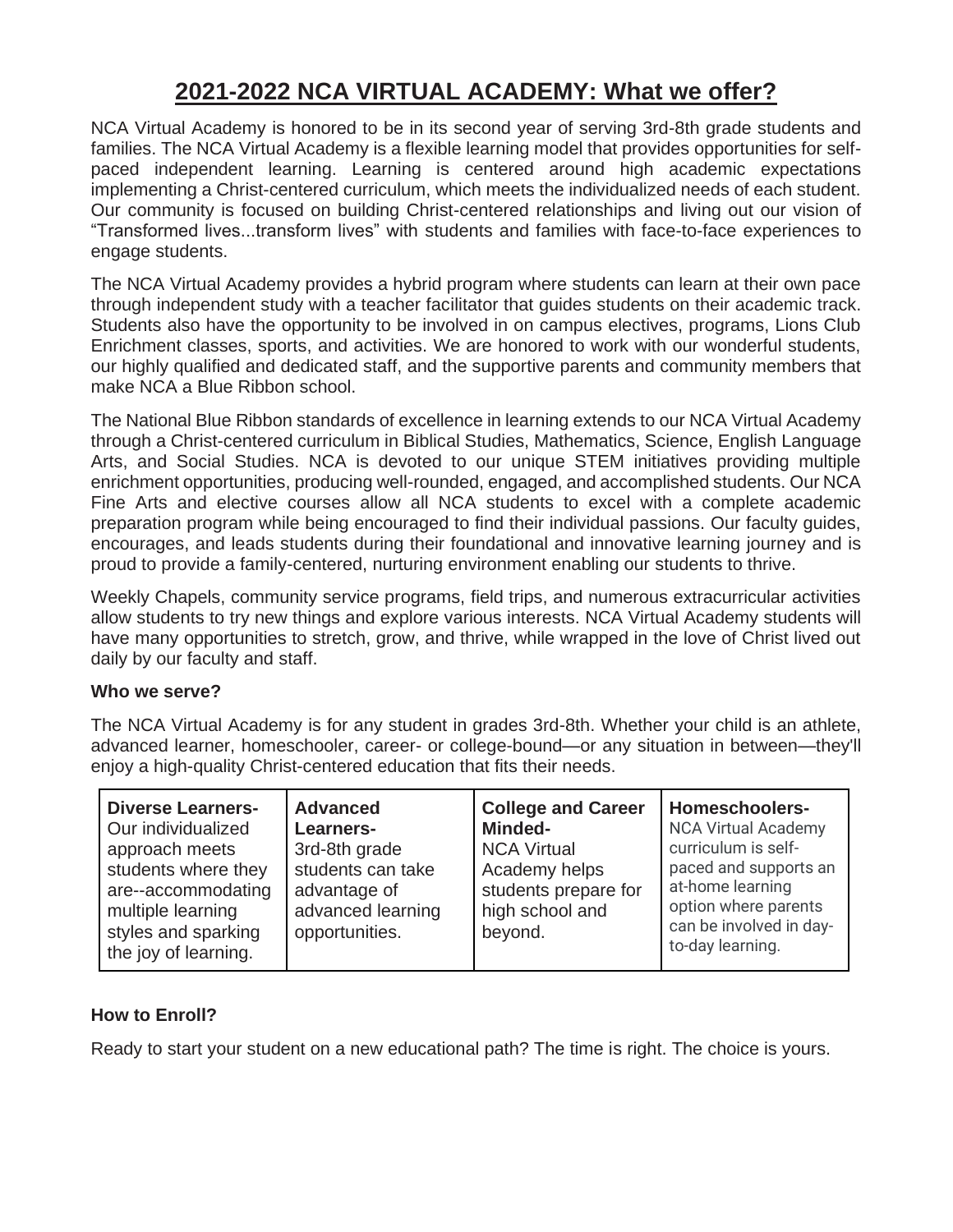## **NCA Virtual Academy Academic Track**

| <b>Grade Level</b> | <b>Academic Track</b>                                                                                                                                                                                      |
|--------------------|------------------------------------------------------------------------------------------------------------------------------------------------------------------------------------------------------------|
| 3rd Grade          | <b>Bible 3</b><br>Math 3 or Math 4<br><b>Language Arts 3</b><br><b>Science 3</b><br><b>History and Geography 3</b>                                                                                         |
|                    | <b>Electives:</b><br>Two Lion's Club Enrichment Class Vouchers per Quarter (Total of<br>8 each year)                                                                                                       |
| <b>4th Grade</b>   | <b>Bible 4</b><br>Math 4 or Math 5<br><b>Language Arts 4</b><br><b>Science 4</b><br><b>History and Geography 4</b><br><b>Electives:</b><br>Two Lion's Club Enrichment Class Vouchers per Quarter (Total of |
|                    | 8 each year)                                                                                                                                                                                               |
| 5th Grade          | <b>Bible 5</b><br>Math 5 or Math 6<br><b>Language Arts 5</b><br><b>Science 5</b><br><b>History and Geography 5</b>                                                                                         |
|                    | <b>Electives:</b><br><b>One On-Campus Elective</b>                                                                                                                                                         |
| <b>6th Grade</b>   | <b>Bible 6</b><br>Math 6 or Math 7<br><b>Language Arts 6</b><br><b>Science 6</b><br><b>History and Geography 6</b>                                                                                         |
|                    | <b>Electives:</b><br><b>One On-Campus Elective</b>                                                                                                                                                         |
| <b>7th Grade</b>   | <b>Bible 7</b><br>Math 7 or Math 8 (Pre-Algebra)<br><b>Language Arts 7</b><br><b>Science 7</b><br><b>History 7</b>                                                                                         |
|                    | <b>Electives:</b><br><b>One On-Campus Elective</b>                                                                                                                                                         |